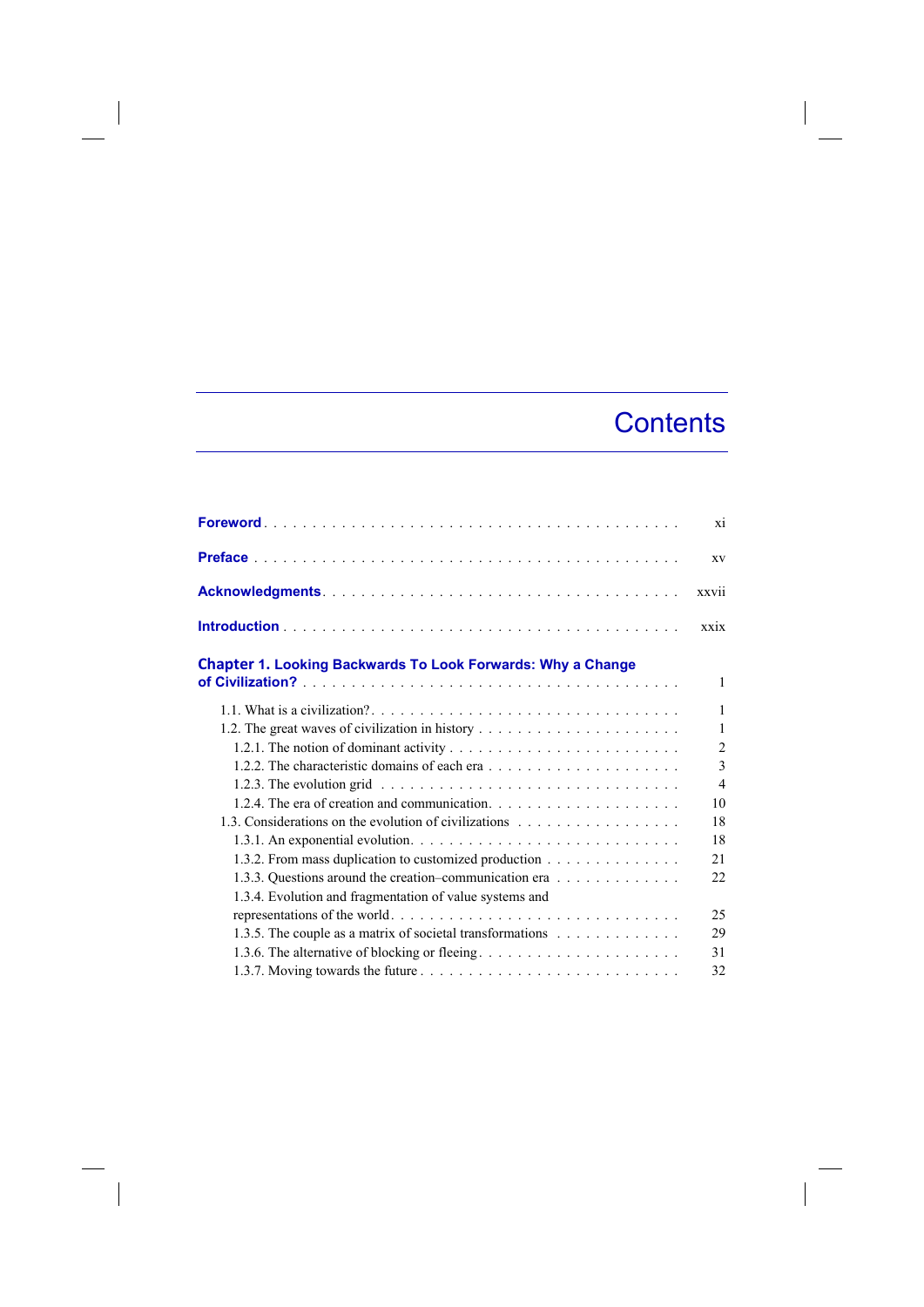$\overline{\phantom{a}}$ 

 $\begin{array}{c} \hline \end{array}$ 

| <b>Chapter 2. Creation and Communication as the Basis of the</b>              |    |
|-------------------------------------------------------------------------------|----|
|                                                                               | 35 |
|                                                                               | 35 |
|                                                                               | 40 |
| 2.3. Personal development, knowing how to create and communicate around       |    |
|                                                                               | 45 |
|                                                                               | 48 |
|                                                                               | 49 |
| 2.4.2. Differentiation of ego, personality and genius in the creative process | 49 |
|                                                                               | 51 |
|                                                                               | 53 |
| <b>Chapter 3. The Transformation of Organizations Towards More Collective</b> |    |
|                                                                               | 55 |
|                                                                               | 55 |
| 3.1.1. The evolution of human beings' position and their reference points     | 57 |
|                                                                               | 58 |
| 3.1.3. Culture, management, systems and structures                            | 59 |
|                                                                               | 61 |
|                                                                               | 62 |
|                                                                               | 62 |
|                                                                               | 63 |
|                                                                               | 65 |
|                                                                               | 65 |
| 3.2.2. A mimicry that benefits the leader, but for how long?                  | 67 |
|                                                                               | 69 |
|                                                                               | 70 |
| 3.3.2. How can we develop creative emergences?                                | 71 |
| 3.3.3. The leader between mimicry and singularity:                            |    |
|                                                                               | 72 |
|                                                                               | 74 |
| <b>Chapter 4. International Foresight on Innovative Ecosystems [1] Linux</b>  | 77 |
|                                                                               | 79 |
|                                                                               | 79 |
| 4.3. Why have an international foresight institute on innovative ecosystems?  | 83 |
|                                                                               | 84 |
|                                                                               | 93 |
| 4.6. Criteria for measuring innovative startup ecosystems                     | 94 |
| 4.6.1. Rankings to measure the dynamics of territorial innovation             | 96 |

 $\overline{\phantom{a}}$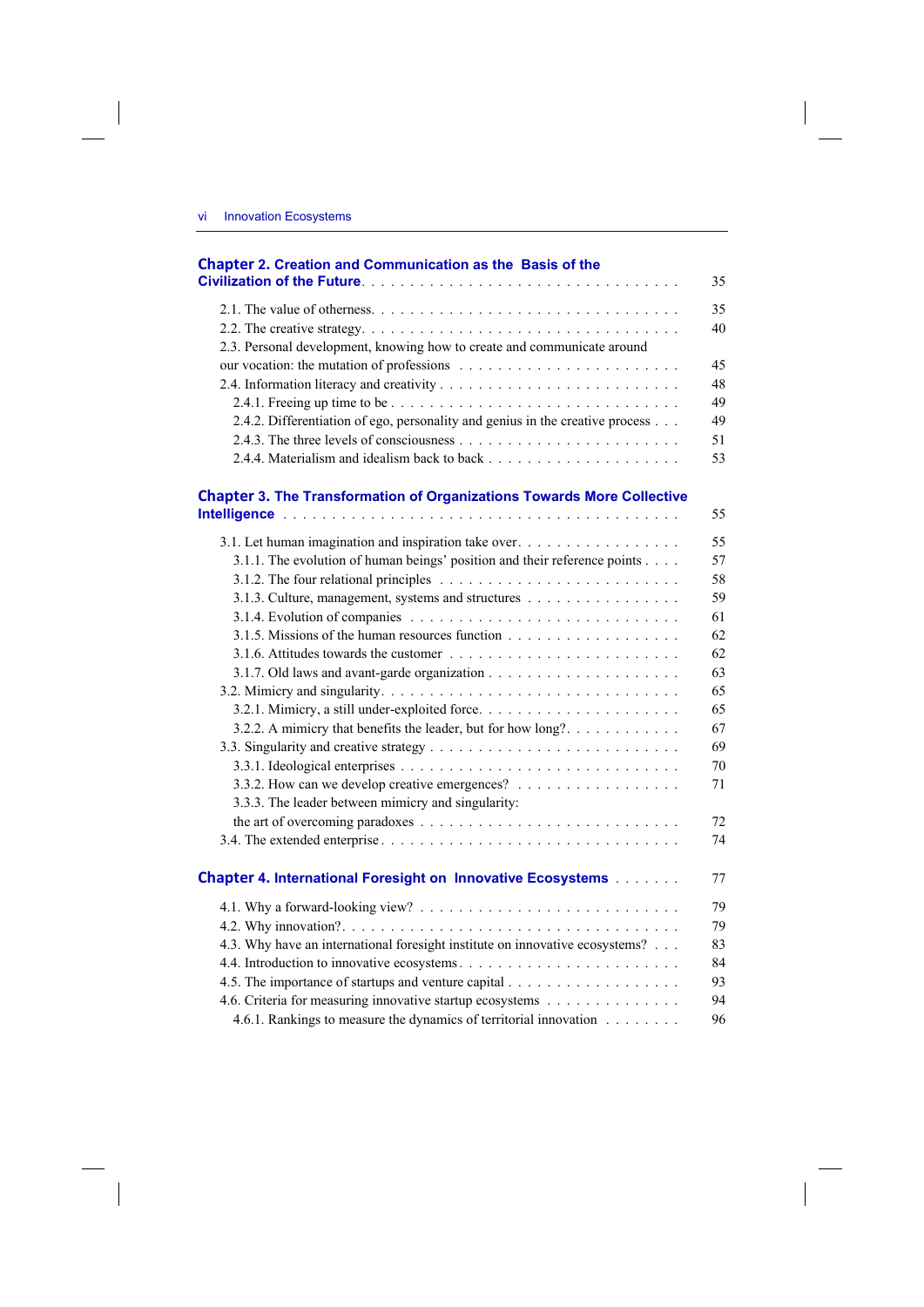| <b>Chapter 5. A Global Overview of Innovative Ecosystems</b>                                     | 97  |
|--------------------------------------------------------------------------------------------------|-----|
|                                                                                                  | 97  |
|                                                                                                  | 98  |
| 5.1.2. An international reference and an outstanding position                                    | 98  |
| 5.1.3. The largest concentration of start-ups and venture capital in the world.                  | 100 |
|                                                                                                  | 101 |
| 5.1.5. The home of GAFAM $\ldots \ldots \ldots \ldots \ldots \ldots \ldots \ldots \ldots \ldots$ | 103 |
|                                                                                                  | 103 |
| 5.1.7. The cradle of an emerging culture: a culture of adventure                                 |     |
|                                                                                                  | 104 |
| 5.1.8. The cost of living and soaring real estate prices                                         | 104 |
| 5.2. New York: the capital of the world of finance, media, art,                                  |     |
|                                                                                                  | 104 |
|                                                                                                  | 106 |
|                                                                                                  | 107 |
|                                                                                                  | 108 |
|                                                                                                  | 109 |
|                                                                                                  | 110 |
|                                                                                                  | 111 |
|                                                                                                  | 113 |
|                                                                                                  | 116 |
|                                                                                                  | 117 |
|                                                                                                  | 119 |
|                                                                                                  | 121 |
|                                                                                                  | 123 |
| 5.10. Paris: capital of culture, humanism and luxury                                             | 124 |
|                                                                                                  | 127 |
|                                                                                                  | 129 |
|                                                                                                  | 130 |
|                                                                                                  | 131 |
|                                                                                                  | 134 |
|                                                                                                  | 136 |
|                                                                                                  | 139 |
|                                                                                                  |     |
| <b>Chapter 6. Learning from Global Innovation Systems</b>                                        | 143 |
| 6.1. Digitalization: technological convergence and artificial intelligence                       | 143 |
|                                                                                                  | 143 |
|                                                                                                  | 144 |
|                                                                                                  | 144 |
|                                                                                                  | 145 |
|                                                                                                  | 146 |

 $\overline{\phantom{a}}$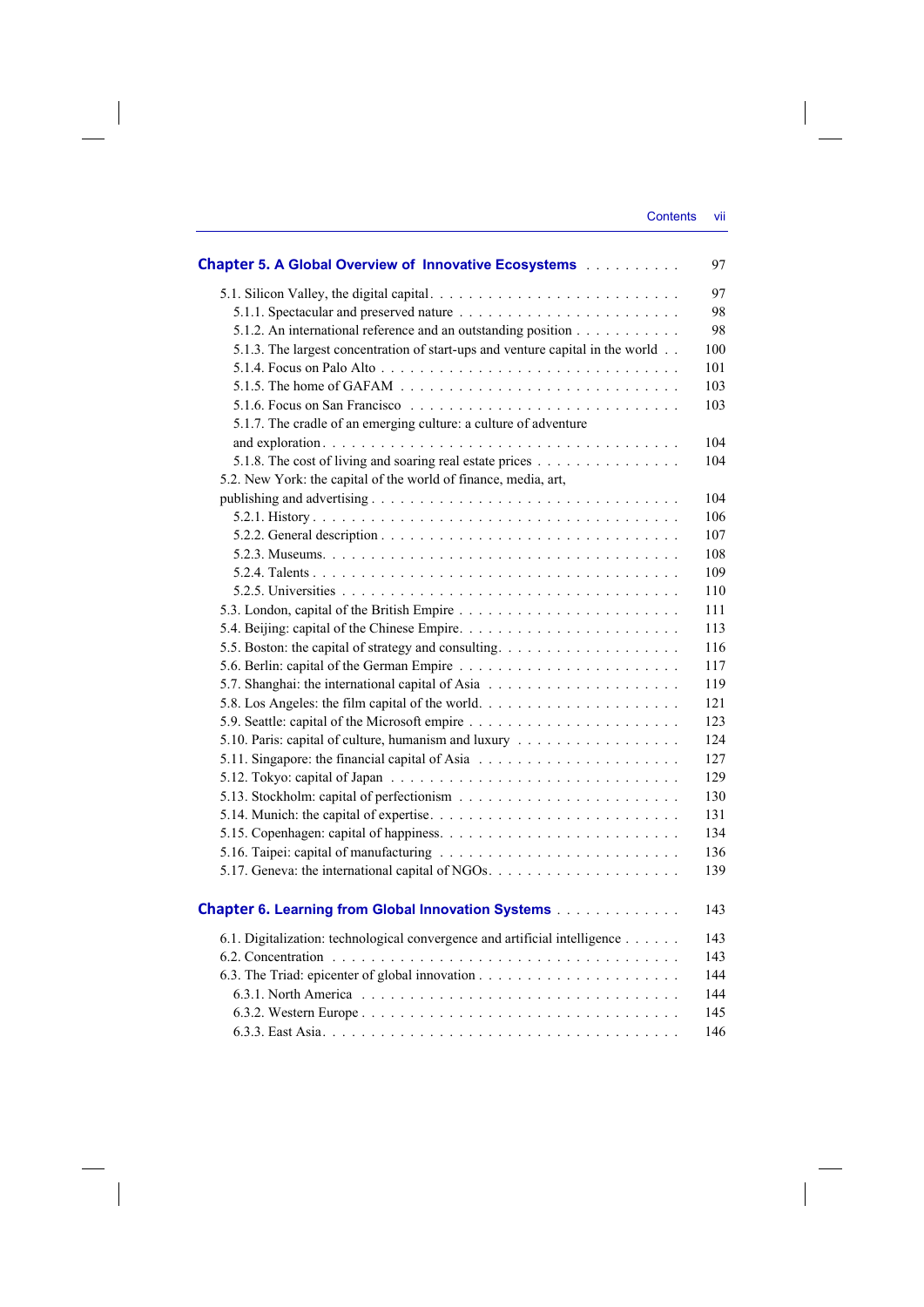I

 $\overline{\phantom{a}}$ 

| 6.3.4. What do the poles of the Triad have in common?                                                  | 147 |
|--------------------------------------------------------------------------------------------------------|-----|
|                                                                                                        | 147 |
|                                                                                                        | 148 |
|                                                                                                        | 149 |
|                                                                                                        | 149 |
|                                                                                                        | 150 |
|                                                                                                        | 151 |
| 6.4.6. The conquest of space: colonizing the Moon and Mars                                             | 152 |
|                                                                                                        | 152 |
|                                                                                                        | 152 |
|                                                                                                        | 153 |
| 6.5.3. The importance of the pitch $\dots \dots \dots \dots \dots \dots \dots \dots \dots \dots \dots$ | 154 |
|                                                                                                        | 154 |
| 6.6.1. The "5 F's" according to Rosabeth Moss Kanter.                                                  | 155 |
|                                                                                                        | 158 |
|                                                                                                        | 160 |
|                                                                                                        | 161 |
|                                                                                                        | 162 |
|                                                                                                        | 164 |
|                                                                                                        | 164 |
| 6.8.3. From technological innovation to systemic innovation                                            | 165 |
| 6.8.4. From individual innovation to collaborative and                                                 |     |
|                                                                                                        | 165 |
|                                                                                                        | 166 |
| 6.8.6. From exchange-based innovation to co-creation in innovation spaces                              | 167 |
| 6.8.7. Innovation projects with common innovation cultures                                             | 167 |
|                                                                                                        | 168 |

## **Chapter 7. Systemic Risks and the Emergence of the**

|                                                                                                                                  | 169 |
|----------------------------------------------------------------------------------------------------------------------------------|-----|
| 7.1. Demography, urbanization and economic disparities.                                                                          | 169 |
|                                                                                                                                  | 172 |
|                                                                                                                                  | 173 |
|                                                                                                                                  | 174 |
|                                                                                                                                  | 176 |
|                                                                                                                                  | 178 |
| 7.6.1. The scenarios of decline $\ldots$ , $\ldots$ , $\ldots$ , $\ldots$ , $\ldots$ , $\ldots$ , $\ldots$ , $\ldots$ , $\ldots$ | 181 |
| 7.6.2. Scenarios that do not have an environmental priority                                                                      | 181 |
| 7.6.3. Voluntary scenarios with an environmental priority                                                                        | 181 |
|                                                                                                                                  |     |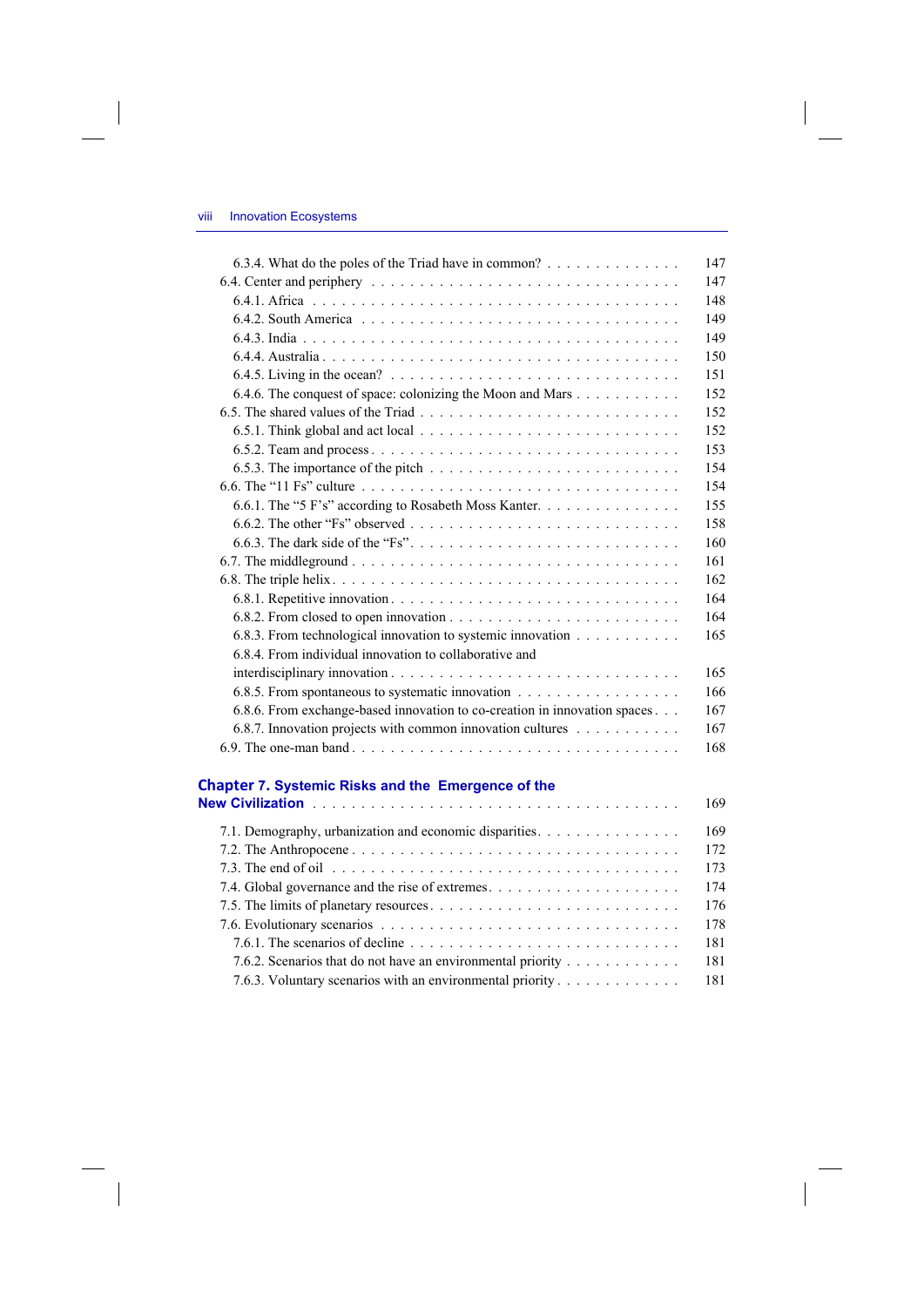| <b>Chapter 8. The Beginnings of the New Civilization Community Chapter 8. The Beginnings of the New Civilization</b> | 183 |
|----------------------------------------------------------------------------------------------------------------------|-----|
| 8.1. How should we respond to existential systemic risks?                                                            | 183 |
| 8.2. Towards a clash of civilizations or a new civilization?                                                         | 184 |
|                                                                                                                      | 185 |
|                                                                                                                      | 188 |
|                                                                                                                      | 191 |
|                                                                                                                      | 191 |
| 8.3.4. Imagining a new sustainable social and ecological economic system                                             | 192 |
| 8.4. Six axes of development for an ecological civilization.                                                         | 195 |
| 8.4.1. Radically increase raw material productivity.                                                                 | 195 |
| 8.4.2. Practicing production models inspired by nature: biomimicry                                                   | 195 |
|                                                                                                                      | 196 |
|                                                                                                                      | 196 |
|                                                                                                                      | 196 |
|                                                                                                                      | 197 |
| 8.5. Reconciling economic, social and ecological objectives                                                          | 197 |
| 8.6. A plural interpretation of the civilization of the future                                                       | 199 |
| 8.7. Innovative ecosystems as the cradle of the new civilization, but how?                                           | 200 |
|                                                                                                                      | 201 |
| 8.8.1. Seventeen goals for sustainable development                                                                   | 201 |
|                                                                                                                      | 201 |
|                                                                                                                      | 202 |
|                                                                                                                      | 202 |
|                                                                                                                      | 204 |
|                                                                                                                      | 205 |
|                                                                                                                      | 205 |
|                                                                                                                      | 207 |
|                                                                                                                      | 207 |
|                                                                                                                      | 208 |
|                                                                                                                      | 209 |
|                                                                                                                      | 209 |
|                                                                                                                      | 210 |
|                                                                                                                      | 212 |
|                                                                                                                      | 213 |
|                                                                                                                      | 214 |
|                                                                                                                      | 214 |
|                                                                                                                      | 215 |
| 8.9. The new civilization: a patchwork of eclectic personalities                                                     | 215 |
|                                                                                                                      | 215 |
| 8.9.2. Pierre Teilhard de Chardin                                                                                    | 216 |
|                                                                                                                      | 216 |
|                                                                                                                      | 217 |